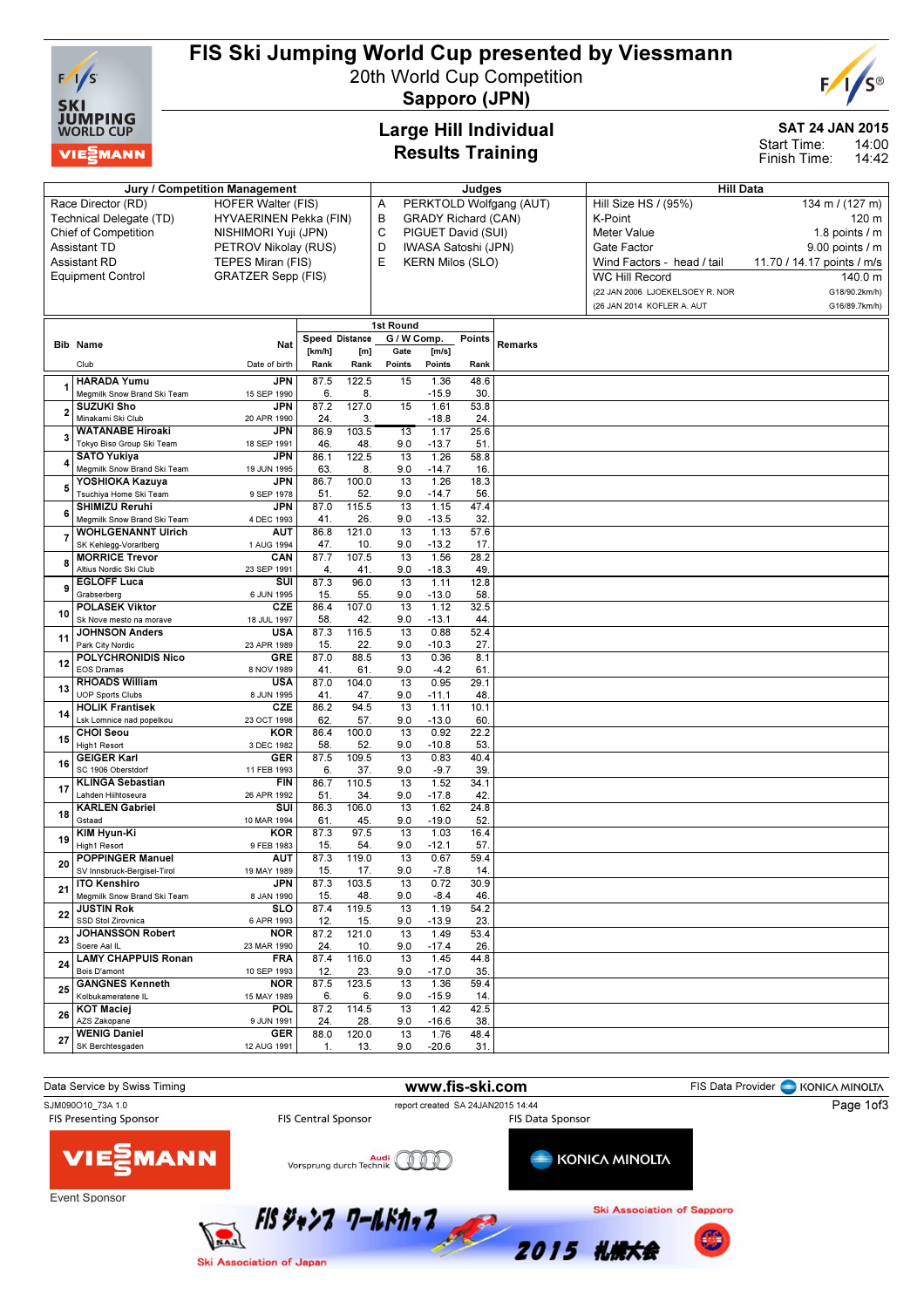

## FIS Ski Jumping World Cup presented by Viessmann

20th World Cup Competition



Sapporo (JPN)

### Large Hill Individual Results Training

SAT 24 JAN 2015 14:00 14:42 Start Time: Finish Time:

|    |                                                                  |                           | 1st Round   |                |                 |                 |                |                |  |  |  |  |
|----|------------------------------------------------------------------|---------------------------|-------------|----------------|-----------------|-----------------|----------------|----------------|--|--|--|--|
|    |                                                                  | Nat                       |             | Speed Distance | G / W Comp.     |                 | Points         | <b>Remarks</b> |  |  |  |  |
|    | <b>Bib Name</b>                                                  |                           | [km/h]      | [m]            | Gate            | [m/s]           |                |                |  |  |  |  |
|    | Club                                                             | Date of birth             | Rank        | Rank           | Points          | Points          | Rank           |                |  |  |  |  |
| 28 | <b>HAUER Joachim</b>                                             | <b>NOR</b>                | 86.5        | 109.5          | 13              | 1.39            | 33.8           |                |  |  |  |  |
|    | <b>Bekkelaget SK</b>                                             | 2 FEB 1991                | 56.         | 37.            | 9.0             | $-16.3$         | 43             |                |  |  |  |  |
| 29 | <b>TOCHIMOTO Shohei</b>                                          | JPN                       | 86.7        | 114.0          | 13              | 1.14            | 44.9           |                |  |  |  |  |
|    | Meamilk Snow Brand Ski Team<br><b>PEIER Killian</b>              | 21 DEC 1989<br>SUI        | 51<br>86.7  | 29.<br>94.5    | 9.0<br>13       | $-13.3$<br>0.99 | 34<br>11.5     |                |  |  |  |  |
| 30 | Vallee du Joux                                                   | 28 MAR 1995               | 51.         | 57.            | 9.0             | $-11.6$         | 59             |                |  |  |  |  |
|    | <b>NIEMI Sami</b>                                                | <b>FIN</b>                | 87.1        | 127.5          | 13              | 1.90            | 60.3           |                |  |  |  |  |
| 31 | Ounasvaaran Hiihtoseura                                          | 16 FEB 1991               | 33.         | 2              | 9.0             | $-22.2$         | 11.            |                |  |  |  |  |
| 32 | <b>SAKUYAMA Kento</b>                                            | JPN                       | 87.1        | 134.5          | 13              | 2.64            | 64.2           |                |  |  |  |  |
|    | Kitano Construction Corp.Ski Team<br><b>ZNISZCZOL Aleksander</b> | 3 JUL 1990                | 33.         | $\mathbf{1}$   | 9.0             | $-30.9$         | 6.             |                |  |  |  |  |
| 33 | <b>KS Wisla Wisla</b>                                            | POL<br>8 MAR 1994         | 87.0<br>41. | 84.0<br>62.    | 11<br>18.0      | 0.44<br>$-5.1$  | 8.1<br>61      |                |  |  |  |  |
|    | <b>HILDE Tom</b>                                                 | <b>NOR</b>                | 87.1        | 94.5           | 11              | 0.24            | 29.3           |                |  |  |  |  |
| 34 | Asker Skiklubb                                                   | 22 SEP 1987               | 33.         | 57.            | 18.0            | $-2.8$          | 47             |                |  |  |  |  |
| 35 | ZIOBRO Jan                                                       | <b>POL</b>                | 86.5        | 94.5           | $\overline{12}$ | 0.53            | 21.4           |                |  |  |  |  |
|    | <b>WKS Zakopane</b>                                              | 24 JUN 1991               | 56.         | 57.            | 13.5            | $-6.2$          | 54             |                |  |  |  |  |
| 36 | <b>DESCHWANDEN Gregor</b><br>Horw                                | SUI<br>27 FEB 1991        | 86.7<br>51. | 117.0<br>20.   | 12<br>13.5      | 0.57<br>$-6.7$  | 61.4<br>8.     |                |  |  |  |  |
|    | <b>KUBACKI Dawid</b>                                             | POL                       | 87.5        | 101.5          | $\overline{12}$ | 0.70            | 32.0           |                |  |  |  |  |
| 37 | TS Wisla Zakopane                                                | 12 MAR 1990               | 6.          | 51.            | 13.5            | $-8.2$          | 45             |                |  |  |  |  |
| 38 | <b>LARINTO Ville</b>                                             | <b>FIN</b>                | 86.4        | 95.5           | 12              | 0.73            | 20.9           |                |  |  |  |  |
|    | Lahden Hiihtoseura                                               | 11 APR 1990               | 58.         | 56.            | 13.5            | $-8.5$          | 55             |                |  |  |  |  |
| 39 | <b>FETTNER Manuel</b>                                            | AUT                       | 87.1        | 115.0          | $\overline{12}$ | 0.68            | 56.5           |                |  |  |  |  |
|    | SV Innsbruck-Bergisel-Tirol<br><b>DIETHART Thomas</b>            | 17 JUN 1985<br><b>AUT</b> | 33.<br>87.3 | 27.<br>110.5   | 13.5<br>12      | $-8.0$<br>0.50  | 19<br>50.5     |                |  |  |  |  |
| 40 | UVB Hinzenbach-Oberoesterreich                                   | 25 FEB 1992               | 15.         | 34.            | 13.5            | $-5.9$          | 28             |                |  |  |  |  |
| 41 | <b>DESCOMBES SEVOIE Vincent</b>                                  | <b>FRA</b>                | 87.2        | 109.0          | 12              | 0.80            | 44.3           |                |  |  |  |  |
|    | Douanes - Chamonix                                               | 9 JAN 1984                | 24.         | 39.            | 13.5            | $-9.4$          | 36             |                |  |  |  |  |
| 42 | <b>SJOEEN Phillip</b><br>Bekkelaget Sk                           | <b>NOR</b>                | 87.6        | 119.0<br>17.   | 12              | 0.94            | 60.7<br>10     |                |  |  |  |  |
|    | <b>LEYHE Stephan</b>                                             | 24 DEC 1995<br><b>GER</b> | 5.<br>87.5  | 106.5          | 13.5<br>12      | $-11.0$<br>0.48 | 43.6           |                |  |  |  |  |
| 43 | SC Willingen                                                     | 5 JAN 1992                | 6.          | 44             | 13.5            | $-5.6$          | 37.            |                |  |  |  |  |
| 44 | <b>MATURA</b> Jan                                                | <b>CZE</b>                | 87.5        | 112.0          | 12              | 0.29            | 55.7           |                |  |  |  |  |
|    | Dukla Liberec                                                    | 29 JAN 1980               | 6.          | 32.            | 13.5            | $-3.4$          | 22             |                |  |  |  |  |
| 45 | <b>DEZMAN Nejc</b><br>SK Triglav Kranj                           | <b>SLO</b><br>7 DEC 1992  | 87.0<br>41. | 105.5<br>46.   | 12<br>13.5      | 0.65<br>$-7.6$  | 39.8<br>40     |                |  |  |  |  |
|    | <b>TEPES Jurij</b>                                               | SLO                       | 87.1        | 117.0          | 12              | 1.05            | 55.8           |                |  |  |  |  |
| 46 | SD Dolomiti                                                      | 14 FEB 1989               | 33.         | 20.            | 13.5            | $-12.3$         | 21             |                |  |  |  |  |
| 47 | <b>FORFANG Johann Andre</b>                                      | <b>NOR</b>                | 87.2        | 108.5          | $\overline{12}$ | 1.37            | 36.8           |                |  |  |  |  |
|    | <b>Tromsoe Skiklubb</b><br><b>TAKEUCHI Taku</b>                  | 4 JUL 1995<br><b>JPN</b>  | 24.<br>87.2 | 40<br>114.0    | 13.5<br>12      | $-16.0$<br>0.51 | 41<br>56.7     |                |  |  |  |  |
| 48 | Kitano Construction Corp. Ski Club                               | 20 MAY 1987               | 24.         | 29.            | 13.5            | $-6.0$          | 18             |                |  |  |  |  |
| 49 | <b>KRANJEC Robert</b>                                            | <b>SLO</b>                | 87.3        | 112.5          | $\overline{12}$ | 0.87            | 49.8           |                |  |  |  |  |
|    | SK Triglav Kranj                                                 | 16 JUL 1981               | 15.         | 31.            | 13.5            | $-10.2$         | 29             |                |  |  |  |  |
| 50 | <b>NEUMAYER Michael</b><br>SC 1906 Oberstdorf                    | <b>GER</b>                | 87.9        | 121.0          | 12              | 1.15            | 61.8           |                |  |  |  |  |
|    | <b>ZYLA Piotr</b>                                                | 15 JAN 1979<br><b>POL</b> | 3.<br>87.2  | 10.<br>125.0   | 13.5<br>12      | $-13.5$<br>0.97 | 7.<br>71.2     |                |  |  |  |  |
| 51 | KS Wisla Wisla                                                   | 16 JAN 1987               | 24.         | 4.             | 13.5            | $-11.3$         | 3.             |                |  |  |  |  |
| 52 | <b>PUNGERTAR Matjaz</b>                                          | <b>SLO</b>                | 87.2        | 102.5          | 12              | 1.19            | 28.1           |                |  |  |  |  |
|    | <b>SSK Menges</b>                                                | 14 AUG 1990<br><b>JPN</b> | 24.         | 50             | 13.5            | $-13.9$         | 50             |                |  |  |  |  |
| 53 | <b>ITO Daiki</b><br>Megmilk Snow Brand Ski Team                  | 27 DEC 1985               | 87.1<br>33. | 120.0<br>13.   | 12<br>13.5      | 0.57<br>$-6.7$  | 66.8<br>5.     |                |  |  |  |  |
|    | <b>STOCH Kamil</b>                                               | <b>POL</b>                | 86.8        | 125.0          | 12              | 0.74            | 73.8           |                |  |  |  |  |
| 54 | KS Eve-nement Zakopane                                           | 25 MAY 1987               | 47.         | 4.             | 13.5            | $-8.7$          | $\overline{c}$ |                |  |  |  |  |
| 55 | <b>EISENBICHLER Markus</b>                                       | <b>GER</b>                | 87.1        | 116.0          | 12              | 0.55            | 59.9           |                |  |  |  |  |
|    | <b>TSV Siegsdorf</b><br>DAMJAN Jernej                            | 3 APR 1991<br><b>SLO</b>  | 33.<br>86.8 | 23.<br>118.0   | 13.5<br>12      | $-6.4$<br>1.18  | 12.<br>56.1    |                |  |  |  |  |
| 56 | SSK Sam Ihan                                                     | 28 MAY 1983               | 47.         | 19.            | 13.5            | $-13.8$         | 20.            |                |  |  |  |  |
| 57 | <b>FREITAG Richard</b>                                           | <b>GER</b>                | 87.2        | 107.0          | $\overline{12}$ | 0.38            | 45.7           |                |  |  |  |  |
|    | SG Nickelhuette Aue                                              | 14 AUG 1991               | 24.         | 42.            | 13.5            | $-4.4$          | 33.            |                |  |  |  |  |
| 58 | <b>KASAI Noriaki</b><br>Tsuchiya Home Ski Team                   | <b>JPN</b><br>6 JUN 1972  | 87.3<br>15. | 123.0<br>7.    | 12<br>13.5      | 0.40<br>$-4.7$  | 74.2<br>1.     |                |  |  |  |  |
|    | <b>FANNEMEL Anders</b>                                           | <b>NOR</b>                | 87.1        | 82.0           | 12              | 0.23            | 2.4            |                |  |  |  |  |
| 59 | Hornindal II                                                     | 13 MAY 1991               | 33.         | 63.            | 13.5            | $-2.7$          | 63.            |                |  |  |  |  |
| 60 | <b>KOUDELKA Roman</b>                                            | CZE                       | 87.3        | 116.0          | 12              | 0.46            | 60.9           |                |  |  |  |  |
|    | <b>LSK Lomnice nad Popelkou</b>                                  | 9 JUL 1989                | 15.         | 23.            | 13.5            | $-5.4$          | 9.             |                |  |  |  |  |